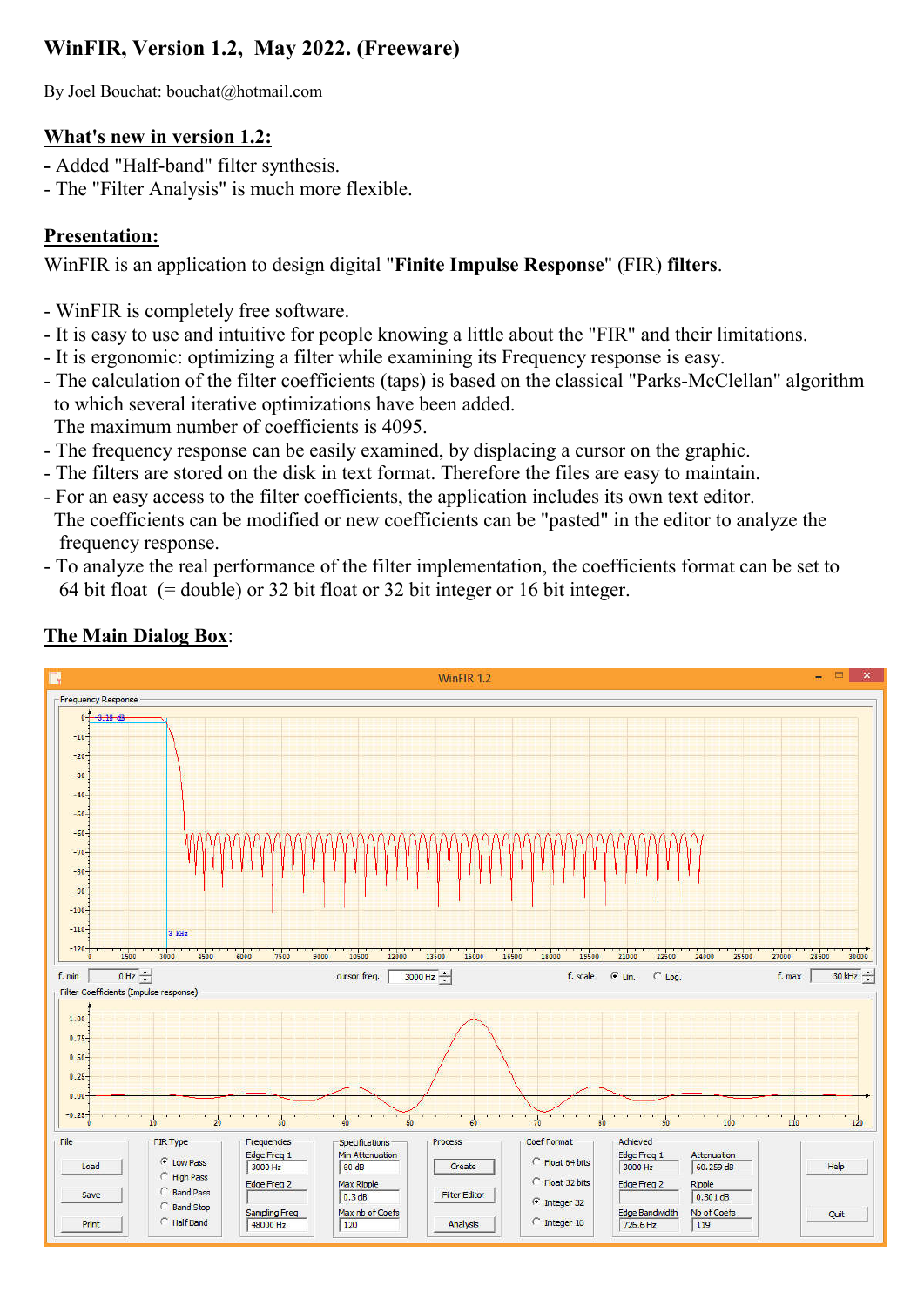The upper diagram displays the Frequency Response.

You can adjust the frequency range and chose between a linear or logarithmic frequency scale.

When clicking on the graphic, a marker is displayed and it can be moved with the mouse. The marker indicates the level (in dB) at the selected frequency.

Under the graphic showing the Frequency Response, a second graphic displays the filter coefficients. This is only a coarse indication of their value and distribution, to get an idea of the filter impulse response.

The edition boxes and the buttons used to specify the filter characteristics are located at the bottom of the dialog window.

Five types of filters are available: low pass, high pass, band pass, band stop and half-band filters. Half-band filters are often used for "Decimation" and "Polyphase" filtering. They can be implemented very efficiently since  $((N-1)/2)$  - 1 coefficients are null.

Clicking on the "Create" button starts the filter creation process.

Warning: creating a filter with a lot of coefficients will take a lot of time, up to several minutes, depending on the performance of your PC.. Be patient!

Once that a filter has been created or analyzed the achieved performances are displayed (attenuation, ripple,...).

Hints: creating a filter is an iterative process. Sometimes, relieving the specifications permits to achieve a better filter.

For example, specifying a large attenuation or a low ripple for a filter with few taps is counterproductive.

Also, do not forget to have a look at the "Edge bandwidth", a filter with a lower attenuation and an higher ripple will have a narrower "Edge bandwidth", this means that the transition between the pass band and the stop band will be steeper.

## The Filter Editor:

| G                                              | $\Box$<br>FIR 119 INT32 LowPass fs=48000 fc=3000 Att=60dB Rip=0.3dB |                                                                                    |  |                   |  |  |  |  |
|------------------------------------------------|---------------------------------------------------------------------|------------------------------------------------------------------------------------|--|-------------------|--|--|--|--|
| File Edit View                                 |                                                                     |                                                                                    |  |                   |  |  |  |  |
| 0 2 日 4 电偏 母                                   |                                                                     |                                                                                    |  |                   |  |  |  |  |
| WinFIR Filter Designed : 8 may 2022 at 11:58   |                                                                     |                                                                                    |  |                   |  |  |  |  |
|                                                |                                                                     |                                                                                    |  |                   |  |  |  |  |
|                                                |                                                                     |                                                                                    |  |                   |  |  |  |  |
| <b>PARAMETERS</b>                              |                                                                     |                                                                                    |  |                   |  |  |  |  |
| ----------                                     |                                                                     |                                                                                    |  |                   |  |  |  |  |
| Type = LowPass, fc = 3000 $6$ fs = 48000       |                                                                     |                                                                                    |  |                   |  |  |  |  |
| Attenuation = $60.000$ dB, Ripple = $0.300$ dB |                                                                     |                                                                                    |  |                   |  |  |  |  |
| Max nb of Coefficients = 120                   |                                                                     |                                                                                    |  |                   |  |  |  |  |
|                                                |                                                                     |                                                                                    |  |                   |  |  |  |  |
| <b>COEFFICIENTS</b>                            |                                                                     |                                                                                    |  |                   |  |  |  |  |
| ------------------                             |                                                                     |                                                                                    |  |                   |  |  |  |  |
|                                                |                                                                     |                                                                                    |  |                   |  |  |  |  |
| #define NBCOEFS 119                            |                                                                     |                                                                                    |  |                   |  |  |  |  |
| static int m firCoefs[NBCOEFS] = {             |                                                                     |                                                                                    |  |                   |  |  |  |  |
|                                                |                                                                     | $-868293, 545249, 1140454, 2084816, 3290835, 4628690,$                             |  |                   |  |  |  |  |
|                                                |                                                                     | 5921371, 6956678, 7516284, 7410457, 6520504, 4832098,                              |  |                   |  |  |  |  |
|                                                |                                                                     | 2459540, -351890, -3245123, -5795363, -7571934, -8212237,                          |  |                   |  |  |  |  |
|                                                |                                                                     | $-7493719$ , $-5392981$ , $-2116187$ , 1904919, 6059748, 9640739,                  |  |                   |  |  |  |  |
|                                                |                                                                     | 11955709, 12448938, 10816355, 7088119, 1665516, -4704897,                          |  |                   |  |  |  |  |
|                                                |                                                                     | $-11019388$ , $-16161788$ , $-19084032$ , $-18996433$ , $-15536256$ , $-8883285$ , |  |                   |  |  |  |  |
|                                                |                                                                     | 204877, 10447894, 20201145, 27684935, 31270239, 29767924,                          |  |                   |  |  |  |  |
|                                                |                                                                     | 22691666, 10428778, -5706288, -23541828, -40275689, -52804051,                     |  |                   |  |  |  |  |
|                                                |                                                                     | $-58135797, -53824141, -38361023, -11471302, 25740676, 70820525,$                  |  |                   |  |  |  |  |
|                                                |                                                                     | 120176681, 169453169, 214019752, 249515441, 272374754, 280264940,                  |  |                   |  |  |  |  |
|                                                |                                                                     | 272374754, 249515441, 214019752, 169453169, 120176681, 70820525,                   |  |                   |  |  |  |  |
|                                                |                                                                     | 25740676, -11471302, -38361023, -53824141, -58135797, -52804051,                   |  |                   |  |  |  |  |
|                                                |                                                                     | $-40275689$ , $-23541828$ , $-5706288$ , $10428778$ , 22691666, 29767924,          |  |                   |  |  |  |  |
|                                                |                                                                     | 31270239, 27684935, 20201145, 10447894,                                            |  | 204877, -8883285, |  |  |  |  |
|                                                |                                                                     | $-15536256$ , $-18996433$ , $-19084032$ , $-16161788$ , $-11019388$ , $-4704897$ , |  |                   |  |  |  |  |
|                                                |                                                                     | 1665516, 7088119, 10816355, 12448938, 11955709, 9640739,                           |  |                   |  |  |  |  |
|                                                |                                                                     | 6059748, 1904919, -2116187, -5392981, -7493719, -8212237,                          |  |                   |  |  |  |  |
|                                                |                                                                     | $-7571934, -5795363, -3245123, -351890, 2459540, 4832098,$                         |  |                   |  |  |  |  |
|                                                |                                                                     | 6520504, 7410457, 7516284, 6956678, 5921371, 4628690,                              |  |                   |  |  |  |  |
|                                                |                                                                     | 3290835, 2084816, 1140454, 545249, -868293 };                                      |  |                   |  |  |  |  |
|                                                |                                                                     |                                                                                    |  |                   |  |  |  |  |
| Ready                                          |                                                                     |                                                                                    |  |                   |  |  |  |  |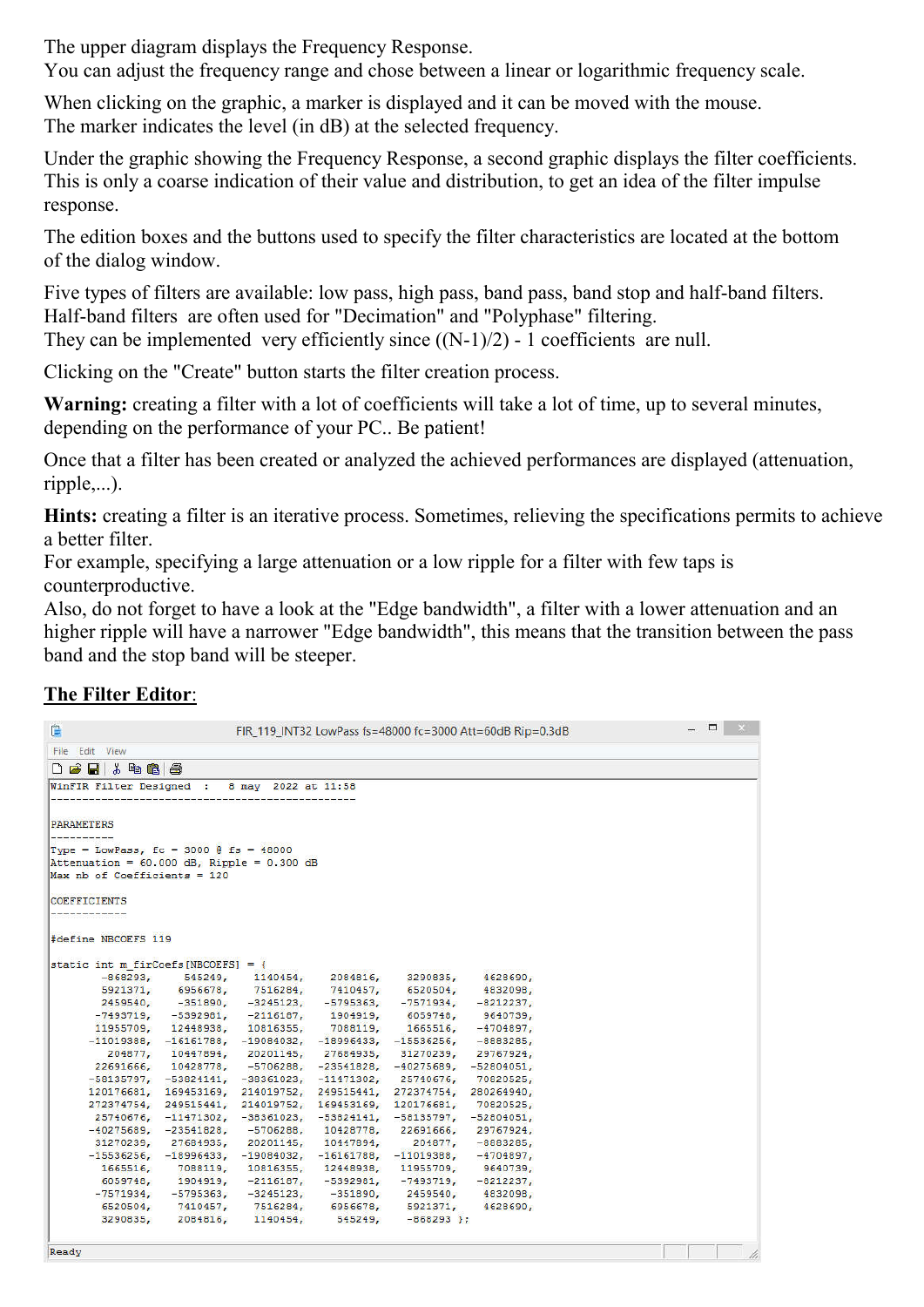The editor is used to access the filter description and its coefficients in text format. It is accessible through the "Filter Editor" button.

When opened, the text editor is automatically refreshed when the filter parameters are modified.

#### Filter Analysis

You can enter any set of coefficients inside the editor and request for the frequency response "Analysis", even if those coefficients are not coherent with the filter specifications.

You will just receive a warning, but the analysis will be performed and the frequency response curve will be updated.



For correctly parsing the "Editor" content, some strings must still be present:

"WinFIR", "#define NBCOEFS ..." and the structure "m\_firCoefs[NBCOEFS]".

The filter Type "Type = ..." and the sampling frequency " $fs = ...$ " can be present but this is not mandatory, the values taken from the main dialog will be used and the editor window updated.

#### Example of a simple half-band filter